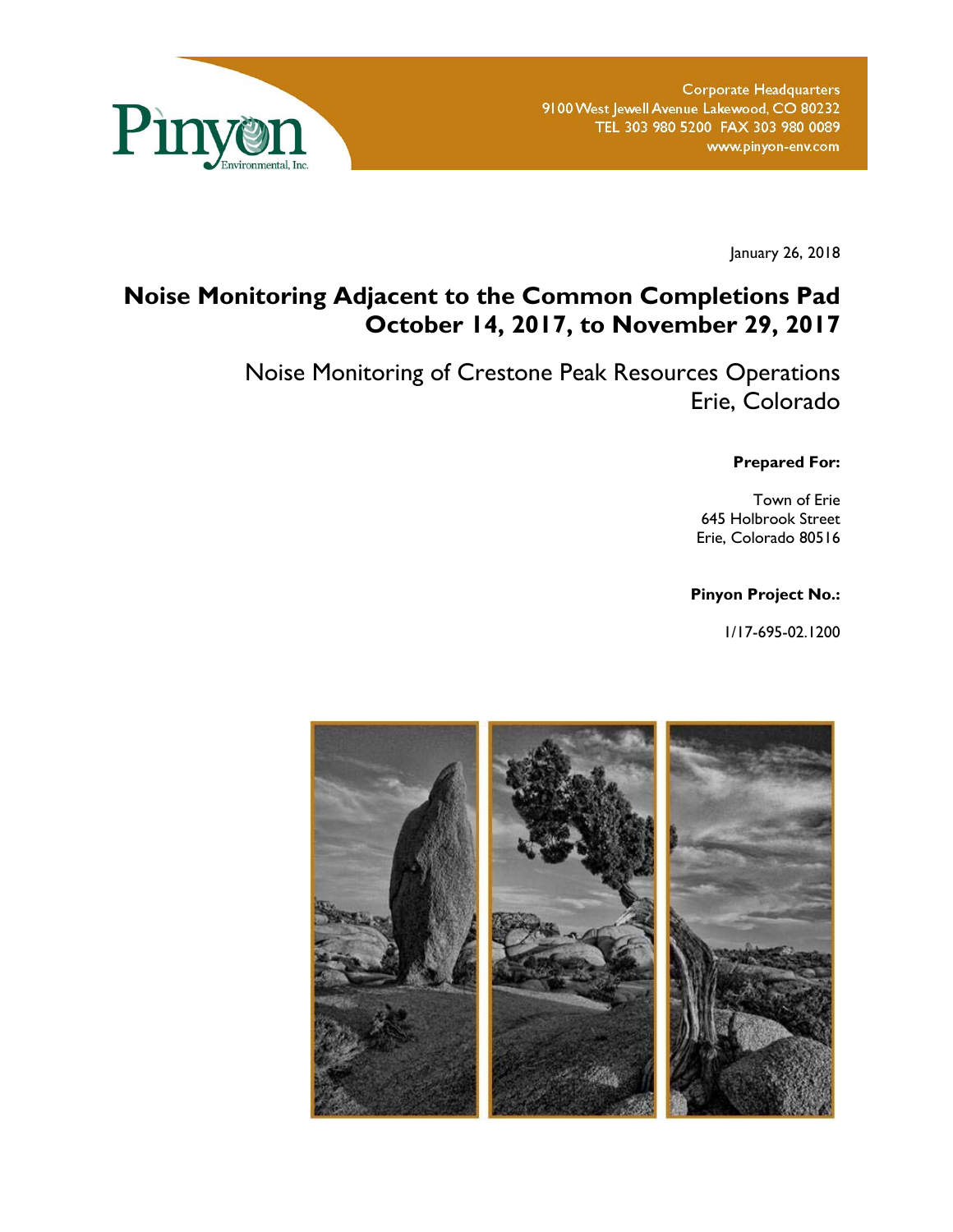

January 26, 2017

# **Noise Monitoring Adjacent to the Common Completions Pad October 14, 2017, to November 29, 2017**

Noise Monitoring of Crestone Peak Resources Operations Erie, Colorado

#### **Prepared For:**

Town of Erie 645 Holbrook Street Erie, Colorado 80516

**Pinyon Project No.:** 

1/17-695-02.1200

 **Prepared by:** 

 $U$ avenue  $W_{\text{min}}$ 

Sabrina M. Williams Noise Specialist

**Reviewed by:** 

 $\sqrt{2\pi}$ 

Jill Schlaefer Noise Specialist

Ruan R

Brian Partington Principal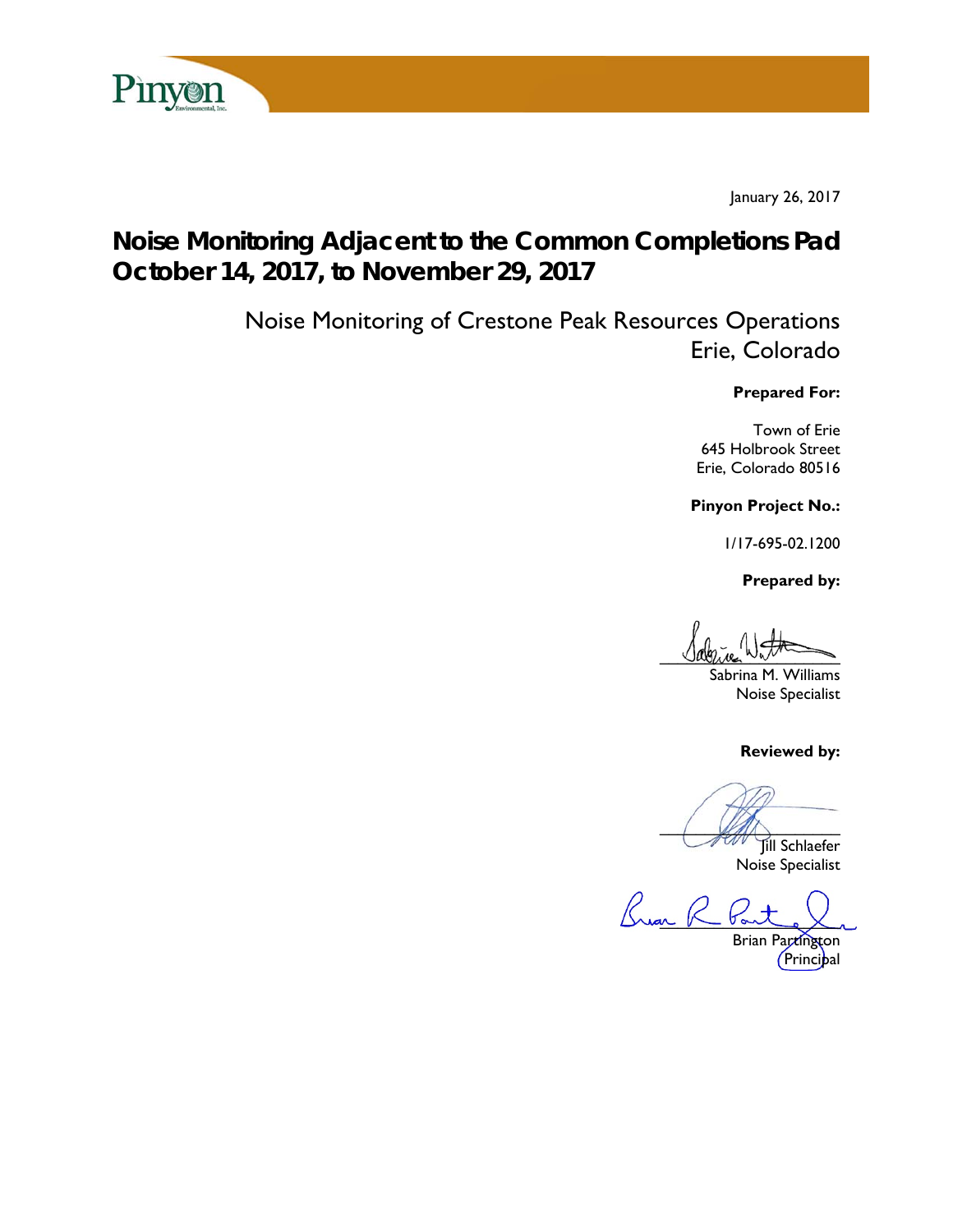

# **Table of Contents**

| 2. |       |  |
|----|-------|--|
|    | 2.1   |  |
|    | 2.2   |  |
| 3. |       |  |
|    | 3.1   |  |
|    | 3.1.1 |  |
|    |       |  |
|    | 3.1.3 |  |
|    |       |  |
|    | 3.2   |  |
| 4. |       |  |
| 5. |       |  |

## **Tables**

| Table 2-1 COGCC Maximum Permissible Noise Levels                                                    | 3               |
|-----------------------------------------------------------------------------------------------------|-----------------|
| Table 3-1 Variation in Daytime Statistical Mean for A-weighted Noise at Completions Site 1          | 9               |
| Table 3-2 Variation in Nighttime Statistical Mean for A-weighted Noise at Completions Site 1        | 9               |
| Table 3-3 Variation on Daytime Statistical Mean for A-weighted Noise at Completions Site 2          | $\overline{10}$ |
| Table 3-4 Variation in Nighttime Statistical Mean for A-weighted Noise at Completions Site 2        | 0               |
| Table 3-5 Variation in Daytime Statistical Mean for C-weighted Noise at Completions Site 2          | $\overline{10}$ |
| Table 3-6 Variation in Nighttime Statistical Mean for C-weighted Noise at Completions Site 2        | $\mathbf{H}$    |
| Table 3-7 Variation in Daytime Statistical Mean for A-weighted Noise at Waste Connections Site 2    | П               |
| Table 3-8 Variation in Nighttime Statistical Mean for A-weighted Noise at Waste Connections Site 2  | $\mathbf{H}$    |
| Table 3-9 Variation in Daytime Statistical Mean for C-weighted Noise at Waste Connections Site 2    | 12              |
| Table 3-10 Variation in Nighttime Statistical Mean for C-weighted Noise at Waste Connections Site 2 | 12              |

# **Figures**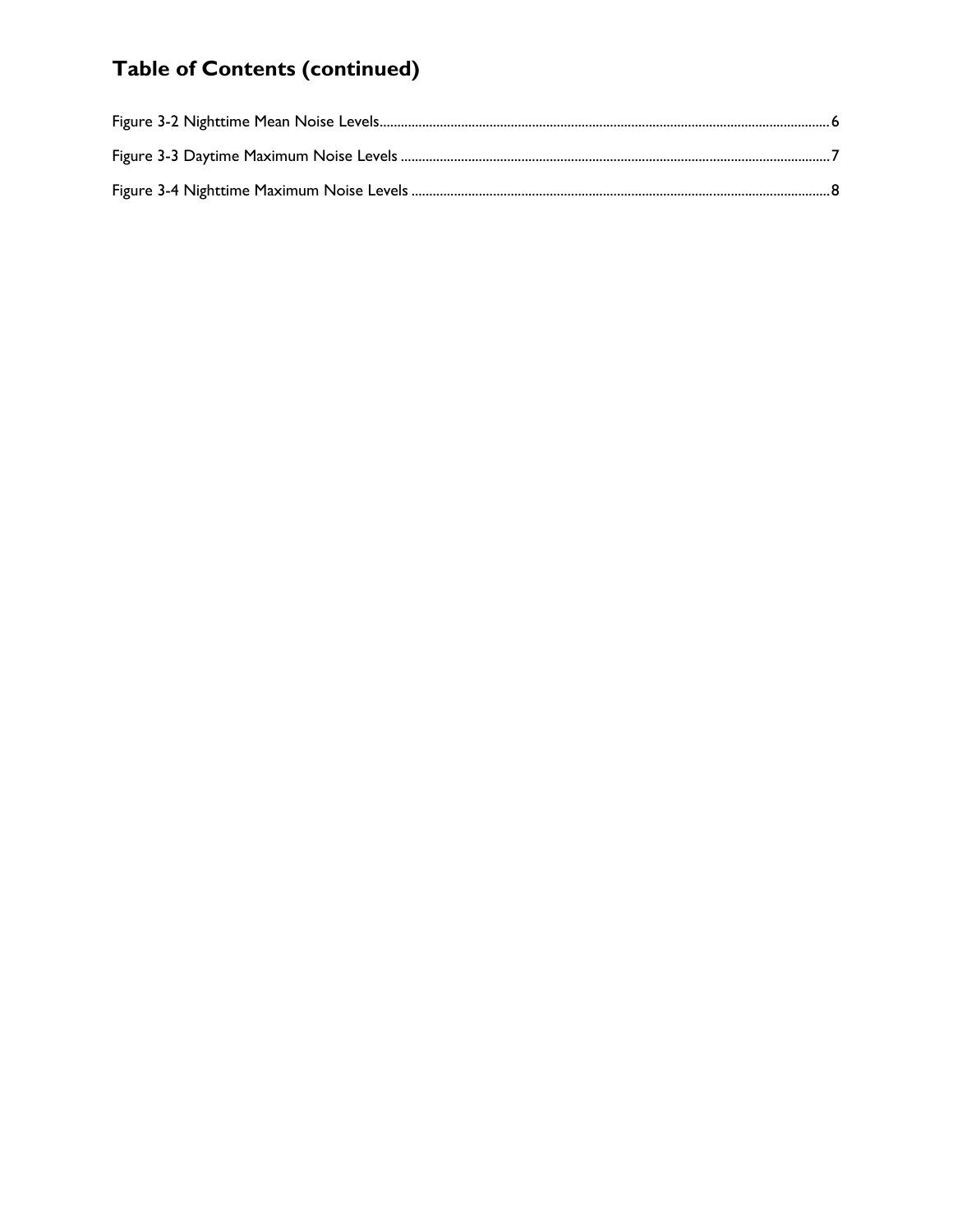#### **1. Introduction**

The Town of Erie (Town) has contracted with Pinyon Environmental, Inc. (Pinyon), to perform noise monitoring near the Crestone Peak Resources (Crestone) Common Completions Pad (Completions Pad). The Completions Pad site is used by Crestone for well completion activities for both the Waste Connections and Pratt well sites. Pinyon collected continuous noise measurements at three locations adjacent to the Completions Pad (Figure 1).

- Completions Site 1 is located approximately 350 feet to the south of the Completions Pad and was used to collect A-weighted noise measurements.
- Waste Connections Site 2 is located near a residential neighborhood approximately 3,475 feet to the southwest of the Completions Pad and was used to collect A-weighted and C-weighted noise measurements.
- Completions Site 2 is located near a residential neighborhood approximately 2,430 feet to the south of the Completions Pad and was used to collect A-weighted and C-weighted measurements.

C-weighted noise was not collected at Completions Site 1, as it is not located near any occupied structures. Crestone began well completion activities at the Completions Pad the week of September 11, 2017, and continued activities at this location throughout the reporting period. This report details noise measurements collected during well completions activities, from October 14, 2017, at 7:00 AM through November 29, 2017, at 11:00 AM. The noise monitoring data was analyzed to evaluate noise levels at the three locations during Crestone's well completions activities.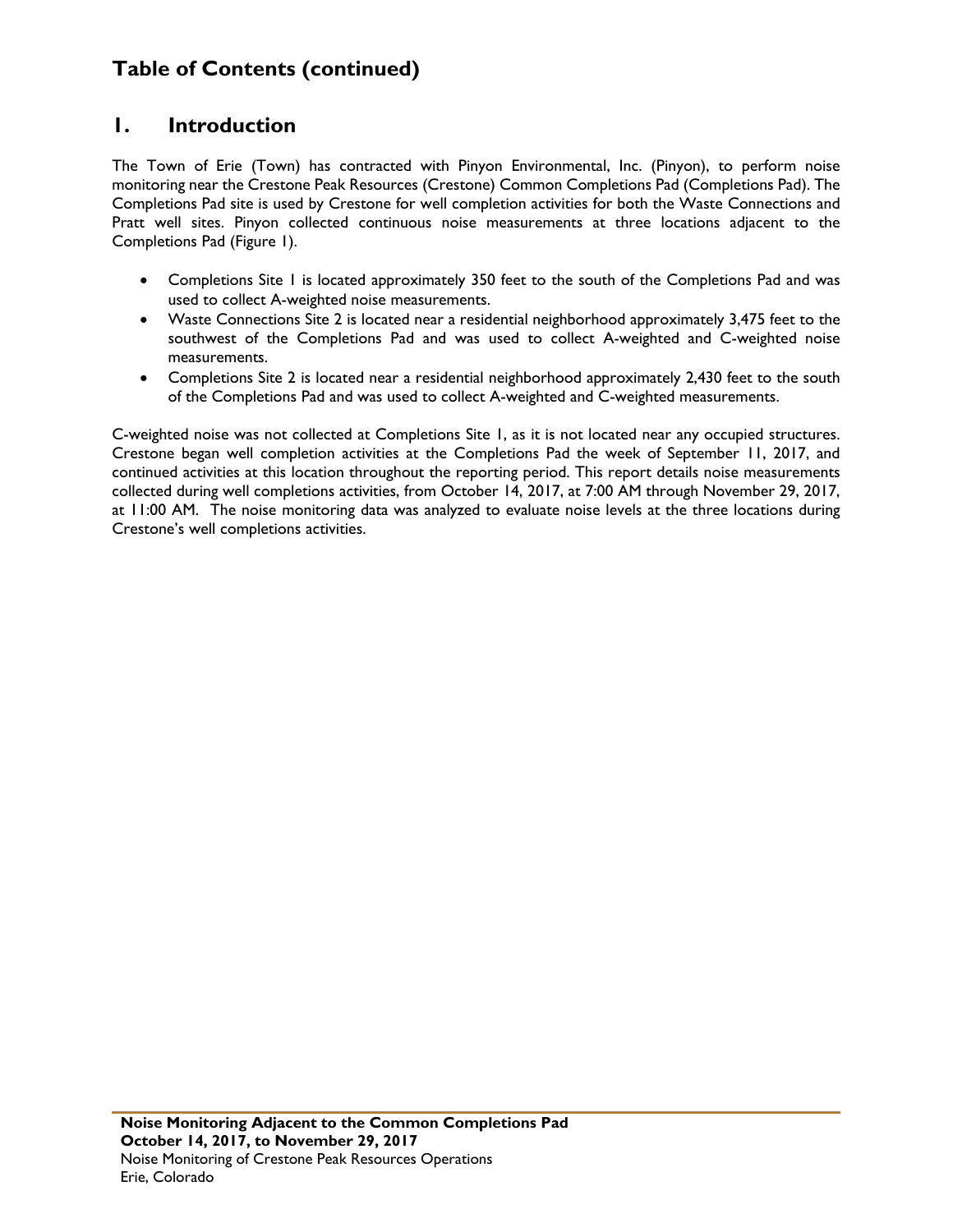**Figure 1-1 Noise Monitoring Locations** 

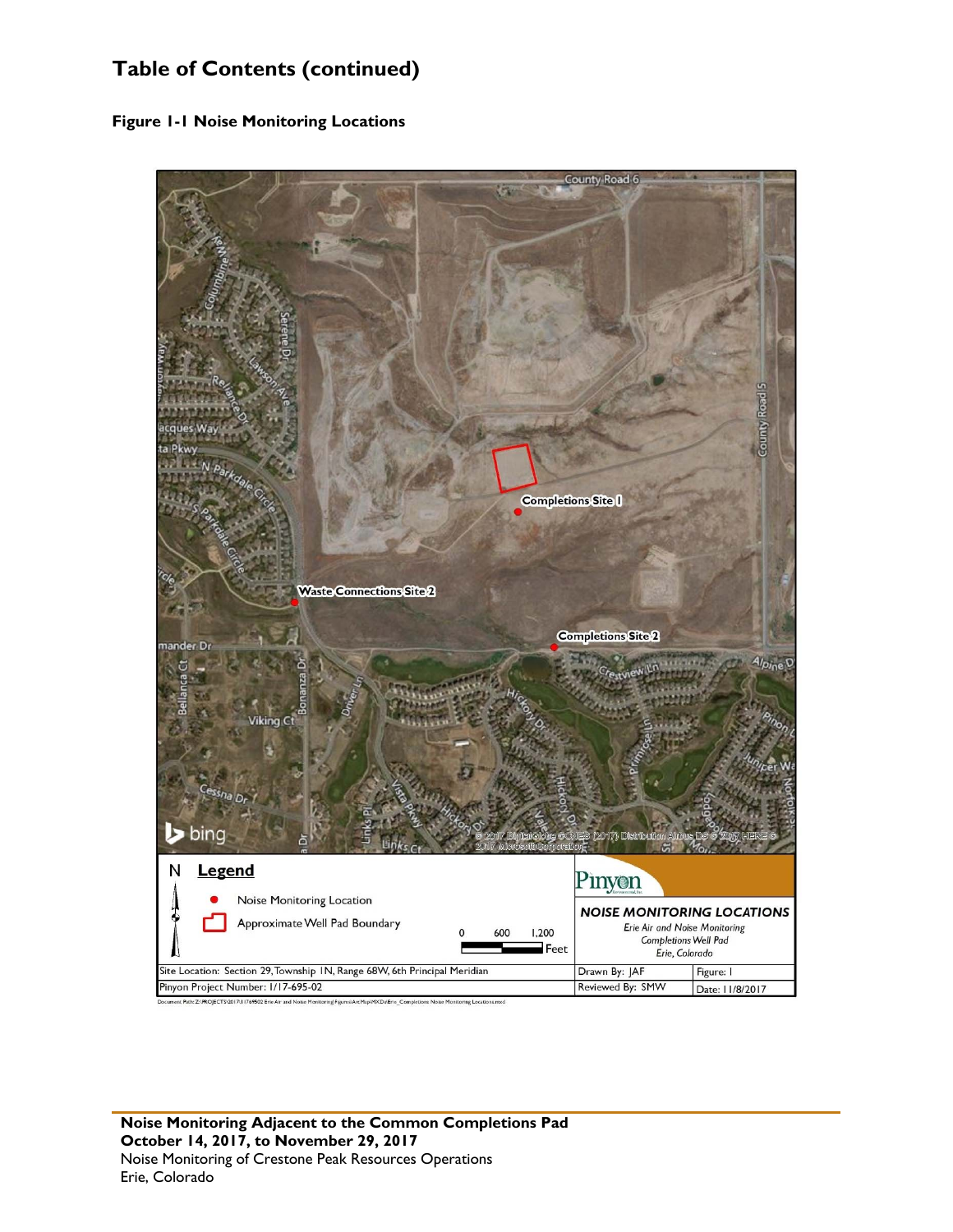### **2. Methodology**

#### **2.1 Noise Monitoring Approach**

The Colorado Oil and Gas Conservation Committee (COGCC) Rule 802.b established maximum permissible noise levels for well production facilities (Table 2-1). The Rule also specifies that during well completion activities the industrial zone maximum permissible noise level should be used. In addition to the maximum permissible A-weighted noise levels, expressed in A-weighted decibels (dBA) (Table 2-1), COGCC Rule 802 specifies that operators may not exceed 65 C-weighted decibels (dBC) measured from the exterior wall of the residence or occupied structure nearest to the noise source, at a distance of 25 feet from the structure.

| Zone                           | Maximum Permissible Noise Level |                  |  |  |
|--------------------------------|---------------------------------|------------------|--|--|
|                                | 7:00am to 7:00pm                | 7:00pm to 7:00am |  |  |
| Residential/Agricultural/Rural | 55 dBA                          | 50 dBA           |  |  |
| Commercial                     | $60$ dBA                        | 55 dBA           |  |  |
| Light Industrial               | 70 dBA                          | 65 dBA           |  |  |
| Industrial                     | 80 dBA                          | 75 dBA           |  |  |

#### **Table 2-1 COGCC Maximum Permissible Noise Levels**

dBA A-weighted decibel

Pinyon mobilized to the three sites and monitored for noise at these locations using 3M Quest SoundPro DL Type 1 datalogging sound level meters. The sound level meters collected continuous measurements of both Aweighted and C-weighted decibels, as applicable to the location. At Completions Site 1, the sound level meter monitored continuously for A-weighted noise. At Waste Connections Site 2 and Completions Site 2, continuous A-weighted and C-weighted noise measurements were collected. The monitoring period for this report lasted from October 14, 2017, at 7:00 AM through November 29, 2017, at 11:00 AM. Crestone began well completion activities at the Completions Pad the week of September 11, 2017, and has continued well completion activities throughout this reporting period.

The sound level meters are configured with a data logging system that uploads one minute time resolved measurements to a secure online database at 10-minute intervals. The sound level meters are configured with an alert system that will send a message to Pinyon's noise specialist as soon as the data is uploaded, and whenever established noise criteria levels have been exceeded, based on the monitored equivalent continuous noise level (Leq). Leq is the preferred method to describe noise levels that vary over time, resulting in a single decibel value that represents the total sound energy over the period of time of interest. The Town and Pinyon agreed to set the alert system at 75 Leq dBA for A-weighted noise and 65 Leq dBC for C-weighted noise at Completions Site 2. The alert system for Waste Connections Site 2 was set to 70 Leq for C-weighted noise. These noise criteria levels were established based on the COGCC's maximum permissible noise levels, as well as baseline noise monitoring data collected prior to Crestone mobilizing to the well site. The C-weighted noise alert criteria level at Waste Connections Site 2 is set higher than the COGCC's maximum permissible noise level because baseline noise measurements collected prior to Crestone beginning operations at the well site exceeded 70 Leq.

#### **2.2 Noise Monitoring Data Analysis**

Pinyon's noise specialist downloaded the noise monitoring data from the online database for this collection period. The data was then formatted into spreadsheets that allowed for analysis of the noise monitoring data. Pinyon utilized statistical methods, as well as graphical representations of the data, to evaluate baseline noise levels at the two sampling locations during the monitoring period. COGCC's Rule 802 specifies different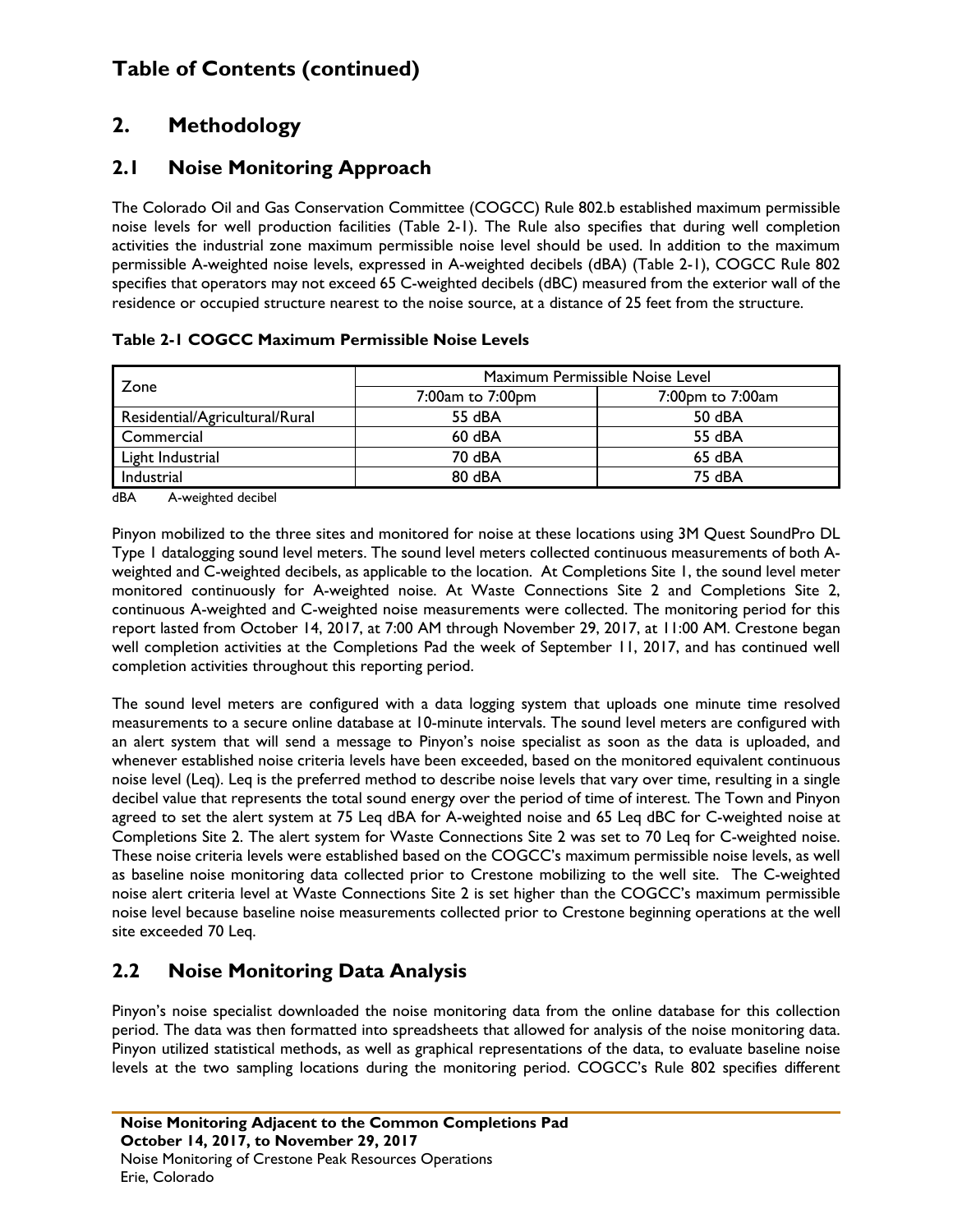maximum permissible noise levels based on time of day (Table 2-1). Therefore, for the statistical analysis of the noise measurements, the data was split into two discrete analytical groups based on time of day:

- Daytime: 7:00 AM—6:59 PM
- Nighttime: 7:00 PM—6:59 AM

The daytime and nighttime analytical groups ended at 6:59 PM and 6:59 AM, respectively, in order to not complete a duplicate analysis of the 7:00 AM and 7:00 PM noise measurements.

To evaluate how noise levels may change over time during Crestone's operations at the well site, the monitoring data was separated into the following discrete analysis periods with each monitoring period then subdivided by time of day:

- October 14, 2017, at 7:00 AM to October 21, 2017, at 7:00 AM
- October 21, 2017, at 7:00 AM to October 28, 2017, at 7:00 AM
- October 28, 2017, at 7:00 AM to November 4, 2017, at 7:00 AM
- November 4, 2017, at 7:00 AM to November 14, 2017, at 7:00 AM
- November 14, 2017, at 7:00 AM to November 21, 2017, at 7:00 AM
- November 21, 2017, at 7:00 AM to November 29, 2017 at 7:00 AM

Section 3-2 describes how differences in the statistical mean between these monitoring periods were analyzed to confirm the existence of statistically significant increases in average observed noise levels as compared to the baseline monitoring period. The statistical mean, median and mode are used to evaluate the statistical distribution of the noise monitoring data. Large data sets, such as several days of continuous noise monitoring data, tend to follow the normal distribution, which is referred to as the central limit theorem (Shao, 2004). Evaluating the distribution of the noise monitoring data is important because this distribution is used to assess the appropriate statistical methods for further analysis. The observed relationship between the statistical mean, median and mode for the monitored datasets was evaluated to follow the normal distribution. The standard deviation for each monitoring periods was also calculated to evaluate the amount of variation in the baseline noise monitoring data and allow for a test of significance in differences between mean noise levels as compared to the initial monitoring period.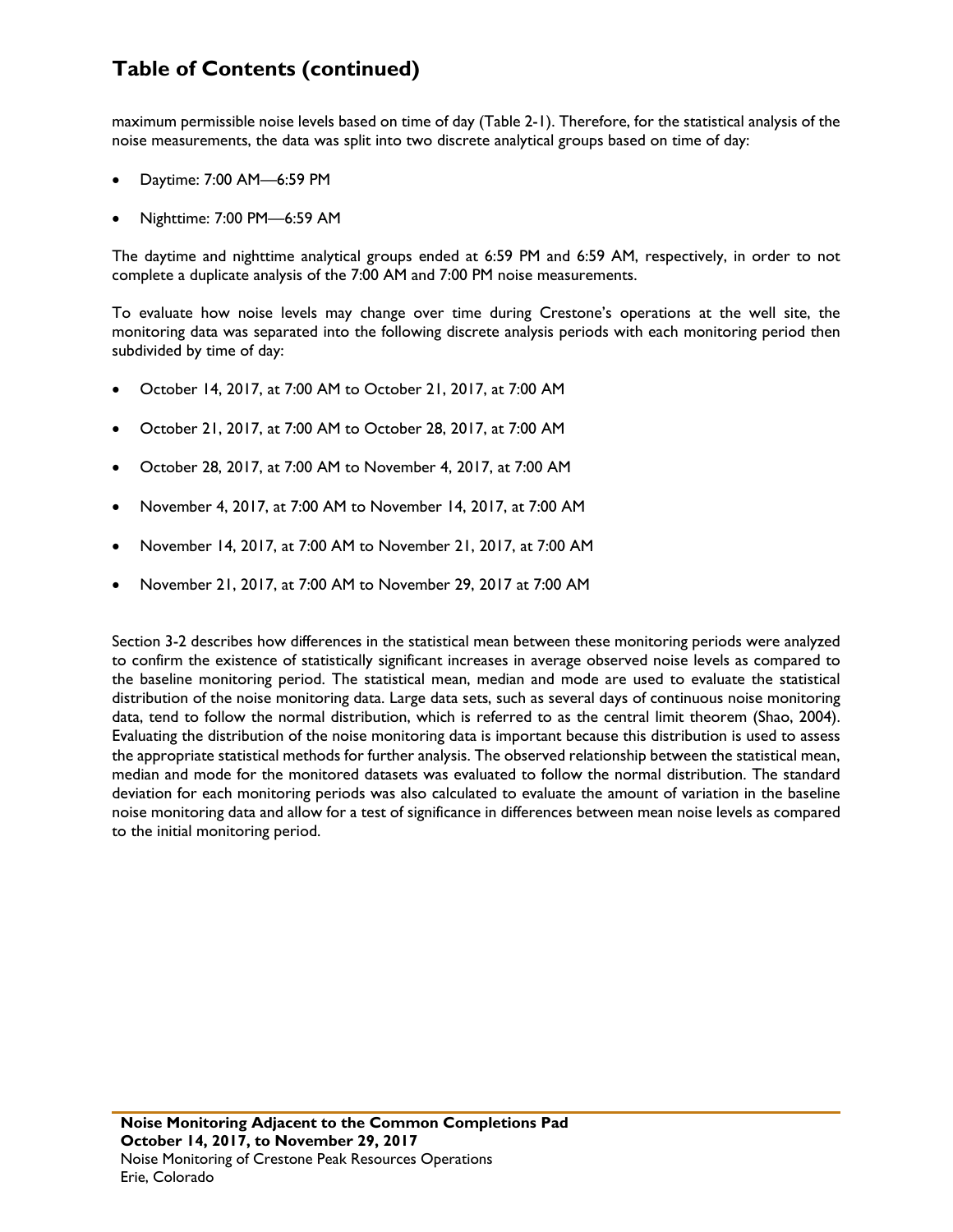#### **3. Data Analysis Results**

#### **3.1 Graphical Representations of Data**

#### *3.1.1 Average Daytime Noise Levels*

The statistical mean for each noise monitoring period was calculated for the daytime hours (7:00 AM to 6:59 PM) (Figure 3-1). The highest mean daytime A-weighted noise levels were generally observed at Waste Connections Site 2. The highest mean daytime C-weighted noise level was observed at Completions Pad Site 2 during the week of October 14, 2017, to October 21, 2017; however, C-weighted noise was generally higher at Waste Connections Site 2.



#### **Figure 3-1 Daytime Mean Noise Levels**

dBA A-weighted noise levels dBC C-weighted noise levels CP Completions Pad WC Waste Connections

#### *3.1.2 Average Nighttime Noise Levels*

Figure 3-2 shows the statistical mean of noise monitoring data collected during the nighttime period (7:00 PM to 6:59 AM). The highest observed A-weighted mean noise levels generally occurred at Completions Pad Site 1. The highest observed C-weighted mean noise levels occurred at Completions Pad Site 2 through November 4, 2017. After November 7, 2017, the highest C-weighted noise levels were observed at Waste Connections Site 2.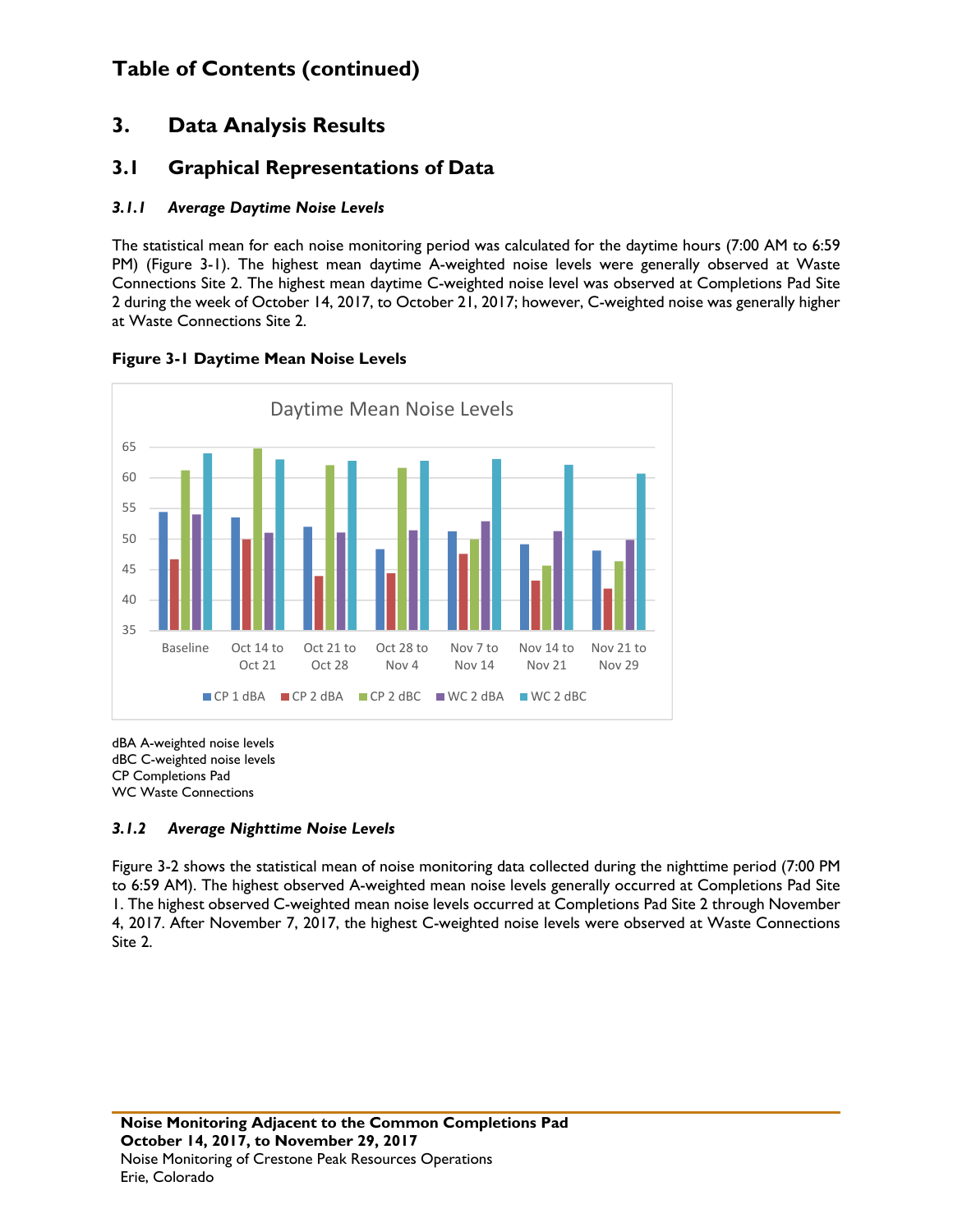**Figure 3-2 Nighttime Mean Noise Levels** 



CP Completions Pad

WC Waste Connections

#### *3.1.3 Maximum Observed Daytime Noise Levels*

Figure 3-3 shows the maximum 15-minute average noise measurements collected during the daytime condition for the monitoring periods. Through November 4, 2017, the maximum observed A-weighted noise levels were highest at Completions Site 1, which is located closer to the Completions Pad than the other monitoring locations. After November 4, 2017, the maximum A-weighted noise levels were highest at Waste Connections Site 2. There were no daytime exceedances of the COGCC's maximum permissible noise criteria for Aweighted noise during this reporting period. The maximum observed C-weighted noise levels exceeded 65 dBC on numerous occasions during this reporting period at both Completions Site 2 and Waste Connections Site 2. However, instances where elevated C-weighted noise were measured generally corresponded to periods where wind speeds were greater than 5 miles per hour (mph) as recorded from the Erie Municipal Airport. Per COGCC's rule 802.b, noise measurements are not considered valid when wind speeds are greater than 5 mph. Therefore, it is not possible to determine whether the elevated noise levels during these periods were resultant from Crestone's activities at the Completions Pad.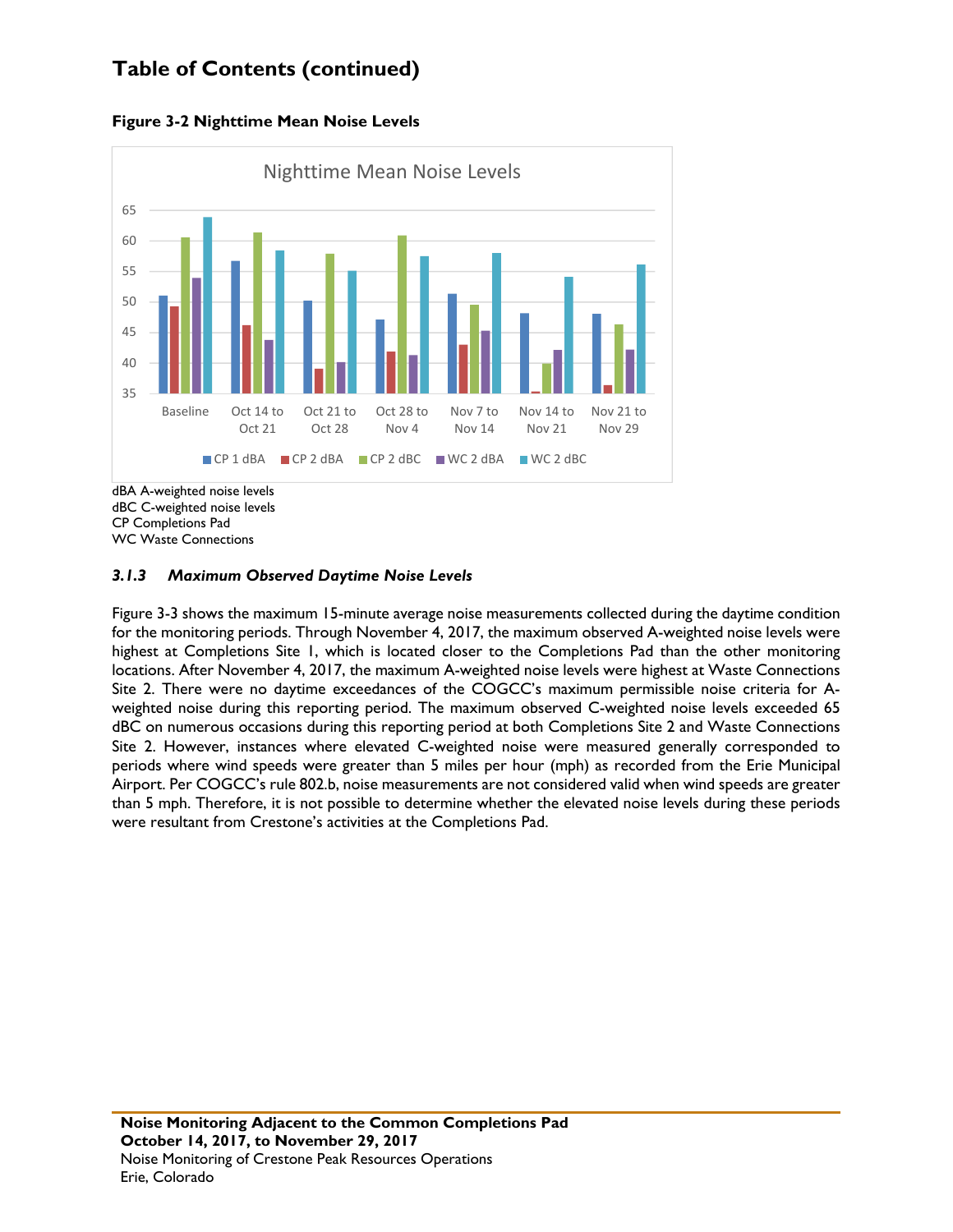



CP Completions Pad

WC Waste Connections

#### *3.1.4 Maximum Observed Nighttime Noise Levels*

Figure 3-4 shows the maximum 15-minute average nighttime noise levels. A-weighted noise levels were highest at Completions Site 1 the during the October 14, 2017, to October 21, 2017 monitoring period. For all other monitoring periods, A-weighted noise was highest at Waste Connections Site 2. During this reporting period, there were no recorded exceedances of the COGCC's maximum permissible noise nighttime noise criteria at the three locations for A-weighted noise levels. The highest observed 15-minute average nighttime noise levels were observed at Waste Connections Site 2, which is located farther from the Completions Pad than Completions Site 1. However, C-weighted noise at Completions Site 2 also frequently exceeded the COGCC's maximum permissible noise criteria of 65 dBC. Per the Town's request, Pinyon provided monitoring data at Completions Site 2 in tabular format for the period from November 3, 2017, at 11:00 AM to November 4, 2017, at 2:00 PM to investigate the source of the elevated C-weighted noise with the COGCC. As with the daytime maximum observed noise levels, these instances often corresponded to periods where wind speeds were greater than 5 mph, which results in the invalidation of the noise measurements. Therefore, it is not possible to determine whether elevated noise levels during these time periods constituted an exceedance of the maximum permissible noise criteria for C-weighted noise.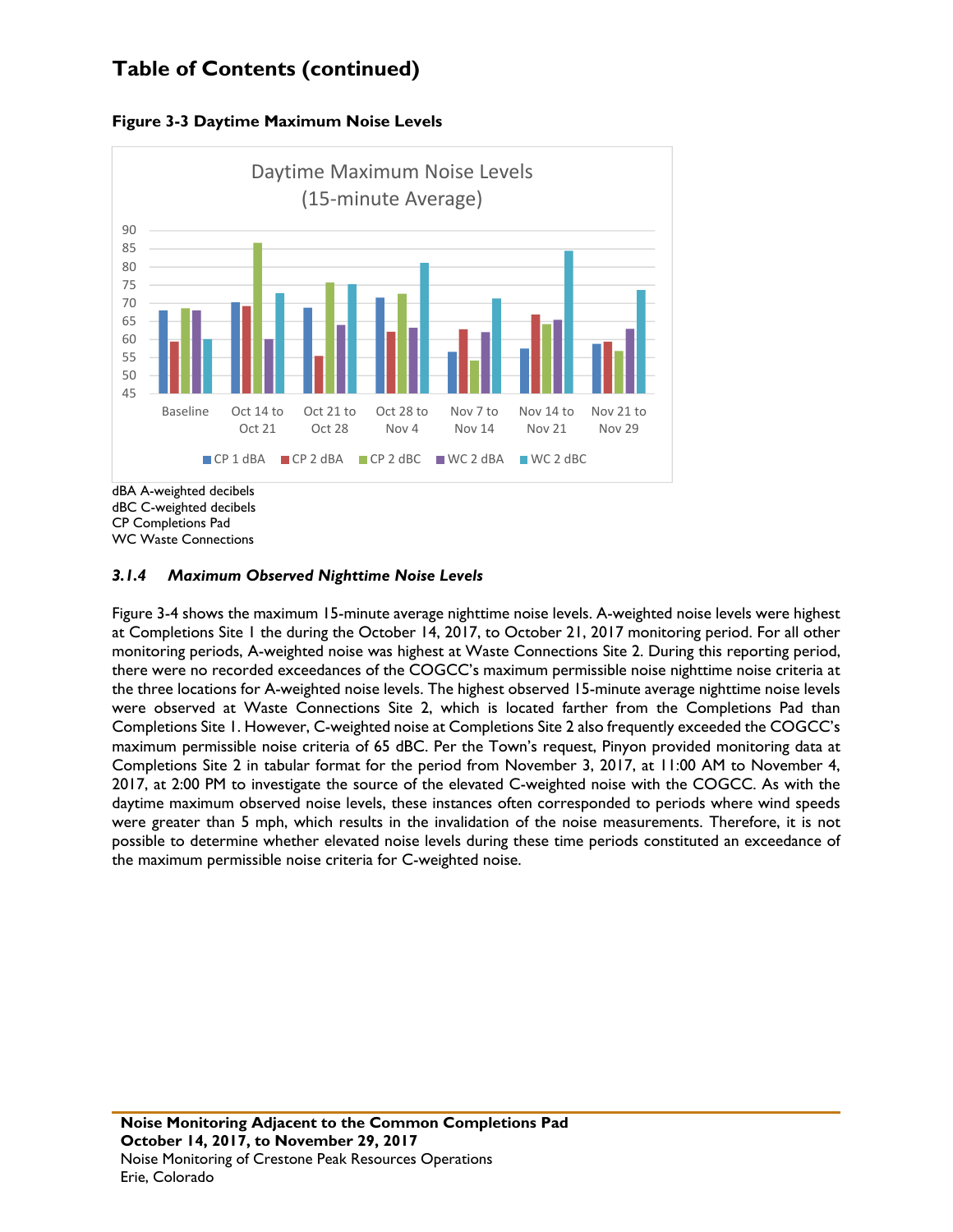



CP Completions Pad WC Waste Connections

### **3.2 Statistical Analysis of Noise Monitor Data**

Pinyon observed a statistically significant change in the mean measured noise values from the baseline and/or initial monitoring period while analyzing the monitoring data. Furthermore, this difference was also observed when generating graphical representations of the measured noise values at the three noise monitors for this reporting period, which was separated into 10 analysis periods for each monitor. A t-test was performed to evaluate whether the difference in calculated mean values was statistically significant. A t-test is a statistical method for evaluating the difference in means between two sample groups (Davis, 2003). The higher the tvalue the greater the difference between the two means. To assess the level of confidence in the calculated tvalue, a p-value is calculated. The p-value is based on the magnitude of the t-value and the total number of samples collected between the two monitoring periods. A p-value of less than or equal to 0.001 means that there is a 99.9% confidence level that the difference between means is statistically significant. The variation in statistical mean, the t-value and the p-value was calculated for the five noise monitors for each analysis period. The calculated p-values were less than 0.001 for all comparisons meaning that the means are statistically significantly different at the 99.9% confidence interval. A 99.9% confidence interval indicates that there is less than a 0.01% likelihood that the calculated differences in statistical means are insignificant.

At Completions Site 1, baseline noise measurements were collected from September 12, 2017, to September 15, 2017. These baseline measurements were used to assess whether statistically significant changes in mean measured noise levels were observed at the location. There was a statistically significant decrease in A-weighted noise relative to the initial noise measurements for the daytime monitoring periods (Table 3-1). During the nighttime monitoring periods, there was a statistically significant increase in mean measured noise levels from October 14, 2017, to October 21, 2017, as compared to the baseline (Table 3-2). However, mean measured noise levels were below the COGCC's maximum permissible noise criteria. A statistically significant decrease in mean measured noise levels was observed for all other monitoring periods with the exception of November 4, 2017, to November 14, 2017, when the difference in mean measured noise levels was not shown to be statistically significant (Table 3-2).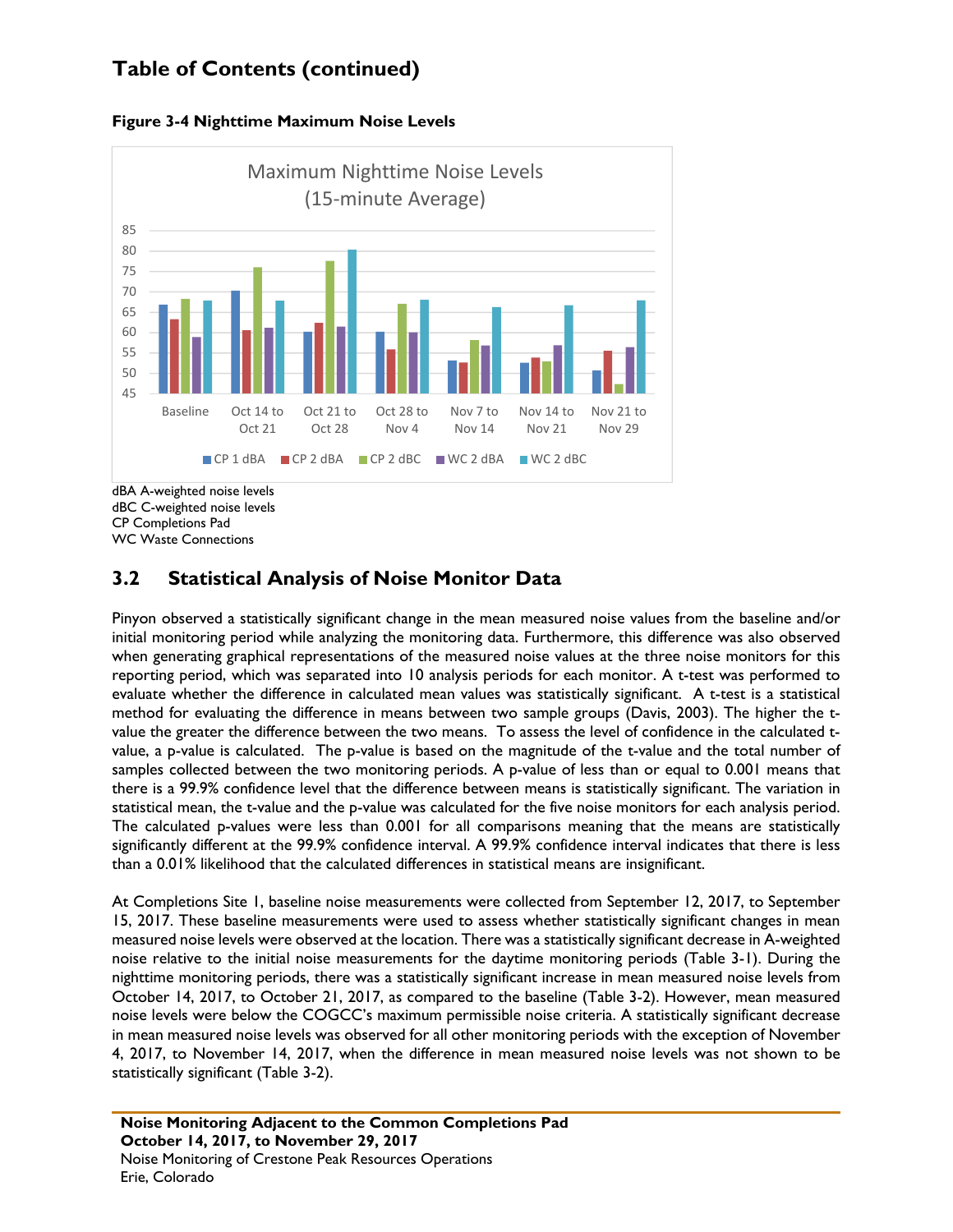| Period             | Mean (dBA) | Change (dBA) | t-value   | p-value   |
|--------------------|------------|--------------|-----------|-----------|
| Sept 12 to Sept 15 | 54.4       | <b>NA</b>    | <b>NA</b> | <b>NA</b> |
| Oct 14 to Oct 21   | 53.5       | $-0.9$       | $-4.78$   | < 0.0001  |
| Oct 21 to Oct 28   | 52.0       | $-2.4$       | $-14.94$  | < 0.0001  |
| Oct 28 to Nov 4    | 48.3       | $-6.1$       | $-41.84$  | < 0.0001  |
| Nov 4 to Nov 14    | 51.3       | $-3.2$       | $-22.86$  | < 0.0001  |
| Nov 14 to Nov 21   | 49.1       | $-5.3$       | $-25.59$  | < 0.0001  |
| Nov 21 to Nov 29   | 48.1       | $-6.3$       | $-45.30$  | < 0.0001  |

#### **Table 3-1 Variation in Daytime Statistical Mean for A-weighted Noise at Completions Site 1**

dBA A-weighted decibels

#### **Table 3-2 Variation in Nighttime Statistical Mean for A-weighted Noise at Completions Site 1**

| Period             | Mean (dBA) | Change (dBA) | t-value   | p-value   |
|--------------------|------------|--------------|-----------|-----------|
| Sept 12 to Sept 15 | 51.1       | <b>NA</b>    | <b>NA</b> | <b>NA</b> |
| Oct 14 to Oct 21   | 56.8       | 5.7          | 26.98     | < 0.0001  |
| Oct 21 to Oct 28   | 50.2       | $-0.9$       | $-3.85$   | < 0.0001  |
| Oct 28 to Nov 4    | 47.1       | $-4.0$       | $-19.29$  | < 0.0001  |
| Nov 4 to Nov 14    | 51.4       | 0.3          | 1.51      | 0.1311    |
| Nov 14 to Nov 21   | 48.        | $-2.9$       | $-14.12$  | < 0.0001  |
| Nov 21 to Nov 29   | 48.1       | $-3.0$       | $-14.98$  | < 0.0001  |

dBA A-weighted decibels

Noise monitoring at Completions Site 2 began after Crestone had begun activities at the Completions Pad. Therefore, there is no baseline data available to determine whether statistically significant changes in mean noise levels occurred relative to a period of no well completions activities occurring. To assess changes in mean noise levels over time, the initial monitoring period from September 26, 2017, to September 30, 2017, was used to compare changes in mean noise levels. At Completions Site 2, a statistically significant increase in daytime mean noise values was observed during this reporting period relative to the initial monitoring period from October 14, 2017, to October 21, 2017, and November 4, 2017, to November 14, 2017 (Table 3-3). A statistically significant decrease in mean noise levels was observed during all other monitoring periods (Table 3-3). The nighttime statistical mean during this reporting period indicated decreasing measured values (Table 3-4). Crestone had already commenced operations at the Completions Pad during the initial monitoring period at Completions Site 2. Therefore, the t-values calculated in this reporting period represent a change in mean levels between the initial and subsequent monitoring periods, rather than a comparison to baseline data.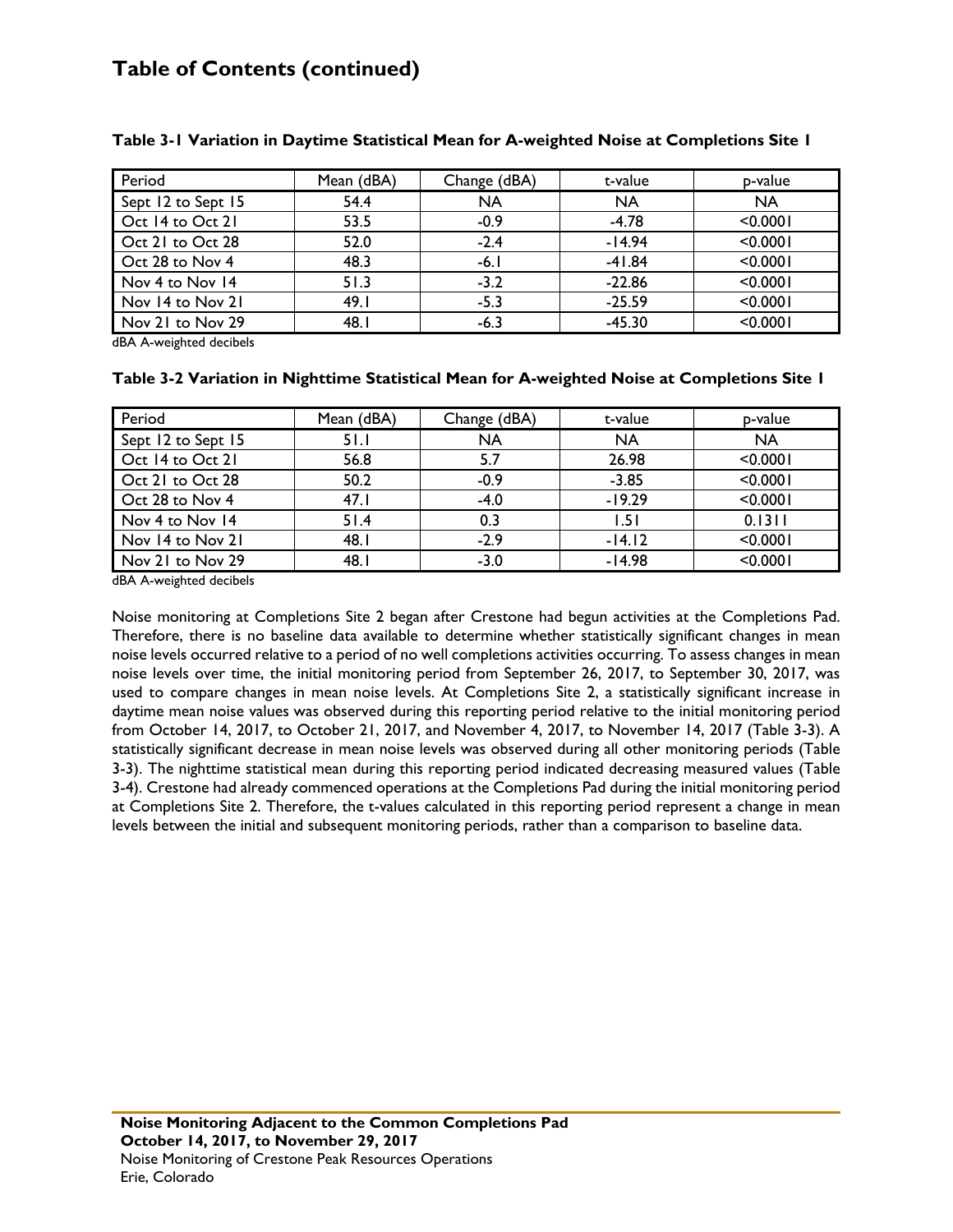| Period             | Mean (dBA) | Change (dBA) | t-value   | p-value   |
|--------------------|------------|--------------|-----------|-----------|
| Sept 26 to Sept 30 | 46.7       | <b>NA</b>    | <b>NA</b> | <b>NA</b> |
| Oct 14 to Oct 21   | 50.0       | 3.3          | 22.21     | < 0.0001  |
| Oct 21 to Oct 28   | 44.0       | $-2.7$       | $-19.82$  | < 0.0001  |
| Oct 28 to Nov 4    | 44.4       | $-2.3$       | $-17.33$  | < 0.0001  |
| Nov 4 to Nov 14    | 47.6       | 0.9          | 6.86      | < 0.0001  |
| Nov 14 to Nov 21   | 43.2       | $-3.5$       | $-23.65$  | < 0.0001  |
| Nov 21 to Nov 29   | 41.9       | $-4.8$       | $-37.33$  | < 0.0001  |

#### **Table 3-3 Variation on Daytime Statistical Mean for A-weighted Noise at Completions Site 2**

dBA A-weighted decibels

#### **Table 3-4 Variation in Nighttime Statistical Mean for A-weighted Noise at Completions Site 2**

| Period             | Mean (dBA) | Change (dBA) | t-value   | p-value   |
|--------------------|------------|--------------|-----------|-----------|
| Sept 26 to Sept 30 | 49.3       | <b>NA</b>    | <b>NA</b> | <b>NA</b> |
| Oct 14 to Oct 21   | 46.2       | $-3.1$       | $-10.46$  | < 0.0001  |
| Oct 21 to Oct 28   | 39.1       | $-10.2$      | $-35.47$  | < 0.0001  |
| Oct 28 to Nov 4    | 41.9       | $-7.4$       | $-26.06$  | < 0.0001  |
| Nov 4 to Nov 14    | 43.0       | $-6.3$       | $-22.10$  | < 0.0001  |
| Nov 14 to Nov 21   | 35.4       | $-13.9$      | $-49.04$  | < 0.0001  |
| Nov 21 to Nov 29   | 36.4       | $-12.9$      | $-45.86$  | < 0.0001  |

dBA A-weighted decibels

At Completions Site 2, daytime measured mean C-weighted noise values were statistically significantly higher than the initial monitoring period from October 14, 2017, to November 4, 2017 (Table 3-5). From November 4, 2017, to November 29, 2017, a statistically significant decrease in daytime C-weighted noise levels was observed (Table 3-5). Nighttime mean C-weighted noise levels at Completions Site 2 from October 14, 2017, to October 21, 2017, and October 28, 2017, to November 4, 2017, increased relative to the initial monitoring period (Table 3-6).

#### **Table 3-5 Variation in Daytime Statistical Mean for C-weighted Noise at Completions Site 2**

| Period             | Mean (dBC) | Change (dBC) | t-value   | p-value   |
|--------------------|------------|--------------|-----------|-----------|
| Sept 26 to Sept 30 | 61.2       | <b>NA</b>    | <b>NA</b> | <b>NA</b> |
| Oct 14 to Oct 21   | 64.8       | 3.6          | 33.05     | < 0.0001  |
| Oct 21 to Oct 28   | 62.1       | 0.9          | 8.37      | < 0.0001  |
| Oct 28 to Nov 4    | 61.7       | 0.4          | 4.41      | < 0.0001  |
| Nov 4 to Nov 14    | 49.9       | $-11.3$      | $-121.94$ | < 0.0001  |
| Nov 14 to Nov 21   | 45.6       | $-15.6$      | $-133.68$ | < 0.0001  |
| Nov 21 to Nov 29   | 46.4       | $-14.9$      | $-113.64$ | < 0.0001  |

dBC C-weighted decibels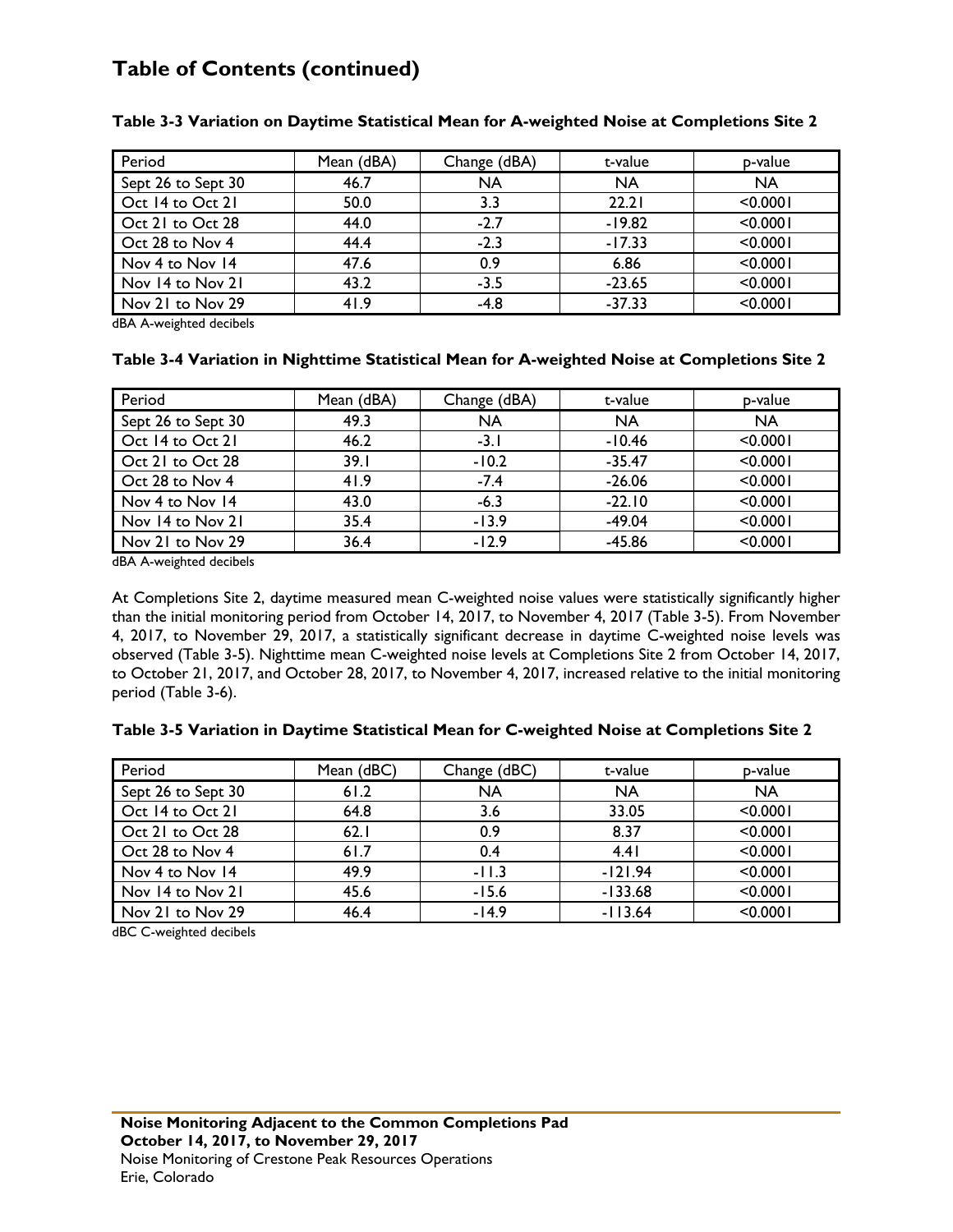| Period             | Mean (dBC) | Change (dBC) | t-value   | p-value   |
|--------------------|------------|--------------|-----------|-----------|
| Sept 26 to Sept 30 | 60.6       | <b>NA</b>    | <b>NA</b> | <b>NA</b> |
| Oct 14 to Oct 21   | 61.4       | 0.8          | 5.77      | < 0.0001  |
| Oct 21 to Oct 28   | 57.9       | $-2.6$       | $-18.81$  | < 0.0001  |
| Oct 28 to Nov 4    | 60.9       | 0.3          | 2.48      | < 0.0001  |
| Nov 4 to Nov 14    | 49.5       | $-11.0$      | $-80.70$  | < 0.0001  |
| Nov 14 to Nov 21   | 39.9       | $-20.6$      | $-146.05$ | < 0.0001  |
| Nov 21 to Nov 29   | 46.4       | $-17.7$      | $-123.69$ | < 0.0001  |

#### **Table 3-6 Variation in Nighttime Statistical Mean for C-weighted Noise at Completions Site 2**

dBC C-weighted decibels

Baseline noise measurements were collected at Waste Connections Site 2 from April 15, 2017, to April 21, 2017, prior to Crestone beginning activities at the Completions Pad. These baseline measurements were used to assess whether statistically significant changes in mean measured noise levels were observed at the location. There was a statistically significant decrease in A-weighted noise relative to the initial noise measurements for both the daytime and nighttime monitoring periods (Table 3-7 and Table 3-8).

#### **Table 3-7 Variation in Daytime Statistical Mean for A-weighted Noise at Waste Connections Site 2**

| Period           | Mean (dBA) | Change (dBA) | t-value   | p-value   |
|------------------|------------|--------------|-----------|-----------|
| Apr 15 to Apr 21 | 54.0       | <b>NA</b>    | <b>NA</b> | <b>NA</b> |
| Oct 14 to Oct 21 | 51.0       | $-3.0$       | $-58.71$  | < 0.0001  |
| Oct 21 to Oct 28 | 51.1       | $-2.9$       | $-52.85$  | < 0.0001  |
| Oct 28 to Nov 4  | 51.4       | $-2.6$       | $-47.66$  | < 0.0001  |
| Nov 4 to Nov 14  | 52.9       | $-1.1$       | $-23.16$  | < 0.0001  |
| Nov 14 to Nov 21 | 51.3       | $-2.7$       | $-45.73$  | < 0.0001  |
| Nov 21 to Nov 29 | 49.9       | $-4.1$       | $-87.60$  | < 0.0001  |

dBA A-weighted decibels

#### **Table 3-8 Variation in Nighttime Statistical Mean for A-weighted Noise at Waste Connections Site 2**

| Period           | Mean (dBA) | Change (dBA) | t-value   | p-value   |
|------------------|------------|--------------|-----------|-----------|
| Apr 15 to Apr 21 | 54.0       | <b>NA</b>    | <b>NA</b> | <b>NA</b> |
| Oct 14 to Oct 21 | 43.8       | $-10.2$      | $-114.63$ | < 0.0001  |
| Oct 21 to Oct 28 | 40.2       | $-13.8$      | $-129.55$ | < 0.0001  |
| Oct 28 to Nov 4  | 41.3       | $-12.7$      | $-144.88$ | < 0.0001  |
| Nov 4 to Nov 14  | 45.3       | $-8.7$       | $-135.00$ | < 0.0001  |
| Nov 14 to Nov 21 | 42.2       | $-11.8$      | $-189.06$ | < 0.0001  |
| Nov 21 to Nov 29 | 42.2       | $-11.8$      | $-210.65$ | < 0.0001  |

dBA A-weighted decibels

At Waste Connections Site 2, there were statistically significant decreases in mean C-weighted noise values relative to the baseline measurements for both daytime and nighttime hours for all monitoring periods during this reporting period (Table 3-9 and Table 3-10). This indicates that Crestone's activities at the Completions Pad are not resulting in increased mean noise levels at this location.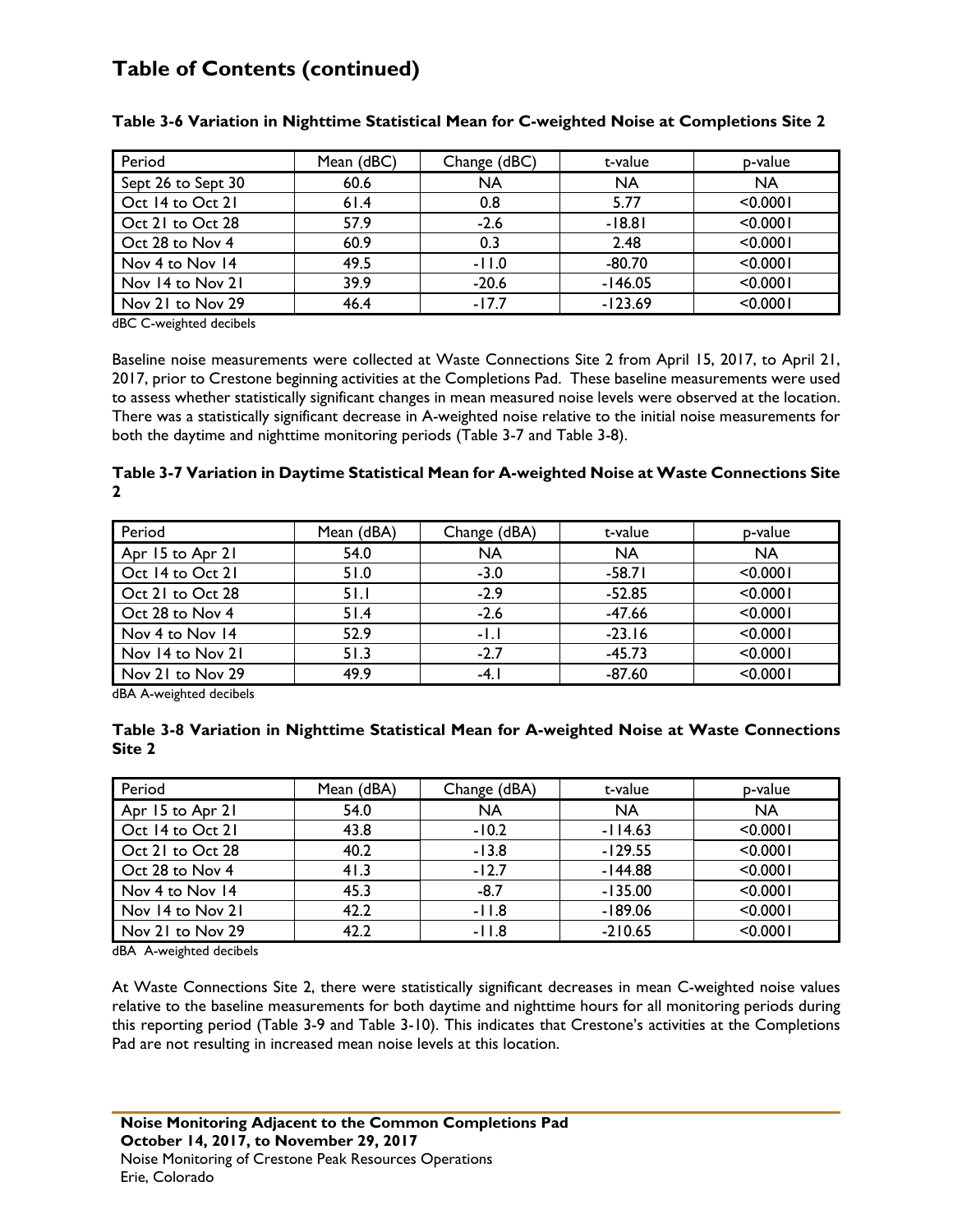| Period           | Mean (dBC) | Change (dBC) | t-value   | p-value   |
|------------------|------------|--------------|-----------|-----------|
| Apr 15 to Apr 21 | 64.0       | <b>NA</b>    | <b>NA</b> | <b>NA</b> |
| Oct 14 to Oct 21 | 63.0       | $-1.0$       | $-25.43$  | < 0.0001  |
| Oct 21 to Oct 28 | 62.8       | $-1.2$       | $-23.00$  | < 0.0001  |
| Oct 28 to Nov 4  | 62.8       | $-1.2$       | $-24.23$  | < 0.0001  |
| Nov 4 to Nov 14  | 63.1       | $-0.9$       | $-21.85$  | < 0.0001  |
| Nov 14 to Nov 21 | 62.1       | $-1.9$       | $-26.61$  | < 0.0001  |
| Nov 21 to Nov 29 | 60.7       | $-3.3$       | $-75.57$  | < 0.0001  |

#### **Table 3-9 Variation in Daytime Statistical Mean for C-weighted Noise at Waste Connections Site 2**

dBC C-weighted decibels

#### **Table 3-10 Variation in Nighttime Statistical Mean for C-weighted Noise at Waste Connections Site 2**

| Period           | Mean (dBC) | Change (dBC) | t-value   | p-value   |
|------------------|------------|--------------|-----------|-----------|
| Apr 15 to Apr 21 | 63.9       | <b>NA</b>    | <b>NA</b> | <b>NA</b> |
| Oct 14 to Oct 21 | 58.4       | $-5.5$       | $-114.57$ | < 0.0001  |
| Oct 21 to Oct 28 | 55.1       | $-8.8$       | $-158.77$ | < 0.0001  |
| Oct 28 to Nov 4  | 57.5       | $-6.4$       | $-115.08$ | < 0.0001  |
| Nov 4 to Nov 14  | 58.0       | $-5.9$       | $-129.07$ | < 0.0001  |
| Nov 14 to Nov 21 | 54.1       | $-9.8$       | $-152.03$ | < 0.0001  |
| Nov 21 to Nov 29 | 56.1       | $-7.8$       | $-184.08$ | < 0.0001  |

dBC C-weighted decibels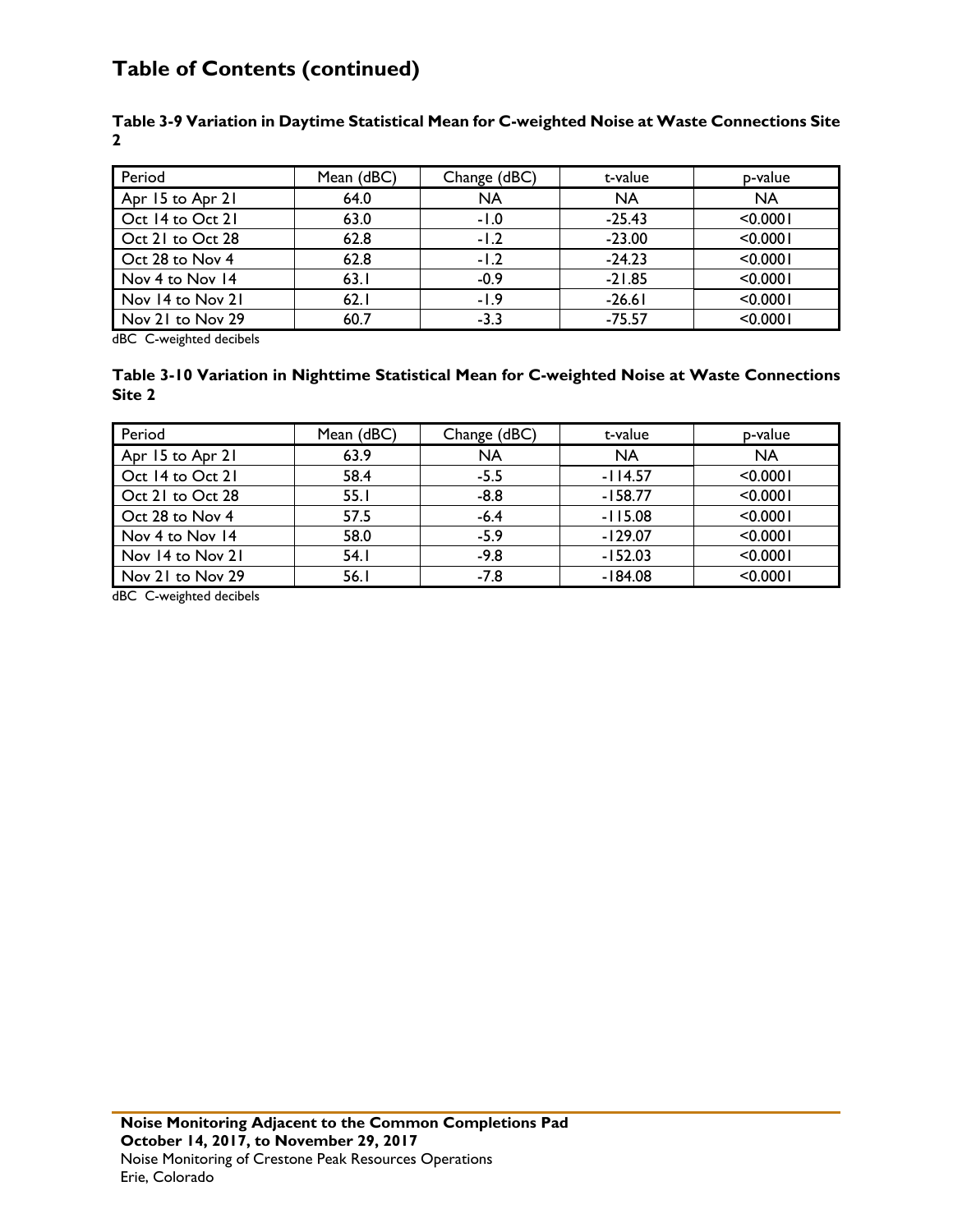### **4. Conclusions**

Pinyon collected continuous noise measurements at three monitoring locations adjacent to Crestone's Completions Pad. This reporting period analyzed noise measurements collected from October 14, 2017, at 7:00 AM, to November 29, 2017, at 11:00 AM. Crestone commenced well completions activities at the Completions Pad the week of September 11, 2017, and has continued activities throughout this reporting period.

An evaluation of the noise measurements collected showed an overall decrease in ambient C-weighted mean noise levels during this reporting period. However, there were numerous instances when measured Cweighted noise levels were greater than the COGCC's maximum permissible noise criteria of 65 dBA at Completions Site 2 and Waste Connections Site 2. During some of these instances, measured wind speeds invalidated the noise measurements. Furthermore, exceedances of the COGCC's maximum permissible Cweighted noise levels were also observed during the baseline monitoring period at Waste Connections Site 2, prior to Crestone beginning well development activities. Therefore, a determination cannot be made as to whether the elevated C-weighted noise at Waste Connections Site 2 is directly attributable to Crestone's activities at the well site. It is possible that some degree of the increase in C-weighted noise is attributable to activity in the neighborhood adjacent to Site 2. Noise measurements collection at Completions Site 2 began after Crestone has already commenced activities at the Completions Pad; thus, the level of C-weighted noise in that location not attributable to well development activities is unknown.

A-weighted noise levels during this reporting period were variable between the monitoring locations. Completions Site 1, which is located closest to the Completions Pad, demonstrated increases in mean Aweighted noise levels during some monitoring periods. Completions Pad 2 and Waste Connections Site 2 generally had decreasing noise levels relative to the initial and baseline monitoring periods respectively. During this reporting period, there were no measured exceedances of the COGCC's maximum permissible noise criteria for A-weighted noise during the daytime or nighttime hours.

Analysis of the noise measurements indicated statistically significant differences between observed mean values between the baseline and/or initial monitoring period and subsequent monitoring periods that captured Crestone's completion activities, which were broken down between daytime and nighttime hours. During this reporting period, A-weighted noise generally decreased from the initial monitoring periods and no exceedances were measured. Elevated levels of C-weighted noise were frequently observed; however, due to wind speeds and other factors it is not possible to determine if these resulted in exceedances of the COGCC's maximum permissible noise criteria.

Pinyon has monitored continuously for noise at locations determined by the Town during Crestone's operations at the Completions Pad and has compared measured levels of A-weighted and C-weighted noise to baseline and initial levels, and assessed potential changes in ambient noise levels during various phases of activity and evaluated whether potential exceedances of the COGCC's maximum permissible noise levels were observed.